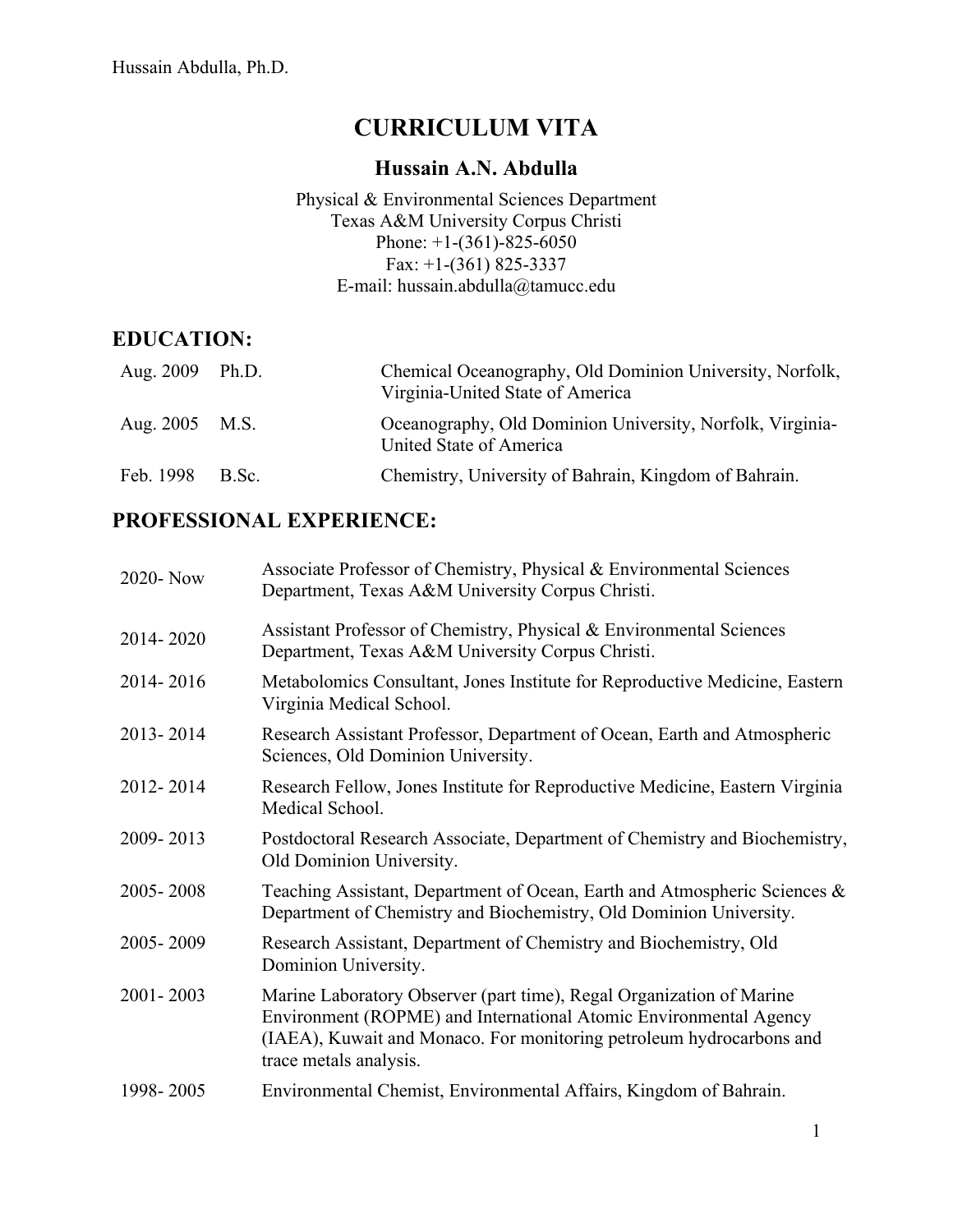### **TRAINING AND WORKSHOPS:**

Attended the Introduction to Environmental 'Omics, University of Hawai'i at Manoa. Organized by NSF-EarthCube program. Hawai'I 25-26 July 2016.

Attended the 2nd Annual UAB-NIH Workshop on Metabolomics, University of Alabama at Birmingham, June 2 - 5, 2014.

Attended the US Arctic Implementation and Cruise Planning Meeting at National Science Foundation (NSF), Washington D.C. 13 - 15 June, 2012.

Attended the Training Course for the Analysis of Hydrocarbon in Marine Materials. Organized by the International Atomic Energy Agency, Marine Environment Laboratory (IAEA-MEL) and Regional Organization for the protection of the Marine Environment (ROPME). Manama, Kingdom of Bahrain, 16- 26 November 2002.

Attended the Training Course for the Analysis of Trace Metals in Marine Materials. Organized by the International Atomic Energy Agency, Marine Environment Laboratory (IAEA-MEL) and Regional Organization for the protection of the Marine Environment (ROPME). Manama, Kingdom of Bahrain, 2- 13 November 2002.

Attended the 2nd Workshop of Intercalibration Exercise on Trace Organic Analysis in Marine Environment. Organized by Regional Organization for the protection of the Marine Environment (ROPME), Kuwait Institute for Scientific Research (KISR) and International Atomic Energy Agency- Marine Environment Laboratory (IAEA-MEL), Kuwait, 15- 24 November 1999.

### **AWARDS:**

| 2014      | NIH Travel Fellowship to attend the 2 <sup>nd</sup> Annual UAB Workshop on<br>Metabolomics.                                                     |  |
|-----------|-------------------------------------------------------------------------------------------------------------------------------------------------|--|
| 2011      | Carnegie Postdoctoral Fellowship, Geophysical Laboratory, Carnegie Institution<br>of Washington. Washington D.C.                                |  |
| 2006-2007 | Dorothy Brown Smith Scholarship, Department of Ocean, Earth & Atmospheric<br>Sciences, Old Dominion University.                                 |  |
| 2003-2005 | Fulbright Student Scholarship, U.S. Department of State.                                                                                        |  |
| 1996      | The Prize of His Highness Sheikh Hamad bin Isa Al Khalifa, King of Bahrain.<br>Eminent students in students' activities, University of Bahrain. |  |
| 1992-1998 | Ministry of Education Scholarship to study B.Sc. in Chemistry, University of<br>Bahrain.                                                        |  |

### **PUPLICATIONS:**

### ü *Peer Reviewed Puplications*

1. Steen, A.D., Kusch, S., **Abdulla, H. A**., Cakic, ́N., Coffinet, S., Dittmar, T., Fulton, J.M., Galy, V., Hinrichs, K-U, Ingalls, A.E., Koch, B.P., Kujawinski, E., Liu, Z., Osterholz, H., Rush, D., Seidel, M., Sepúlveda, J. and Wakeham, S.G. (2020). Analytical and computational advances, opportunities, and challenges in marine organic biogeochemistry in an era of "omics". *Front. Mar. Sci.* 7:718.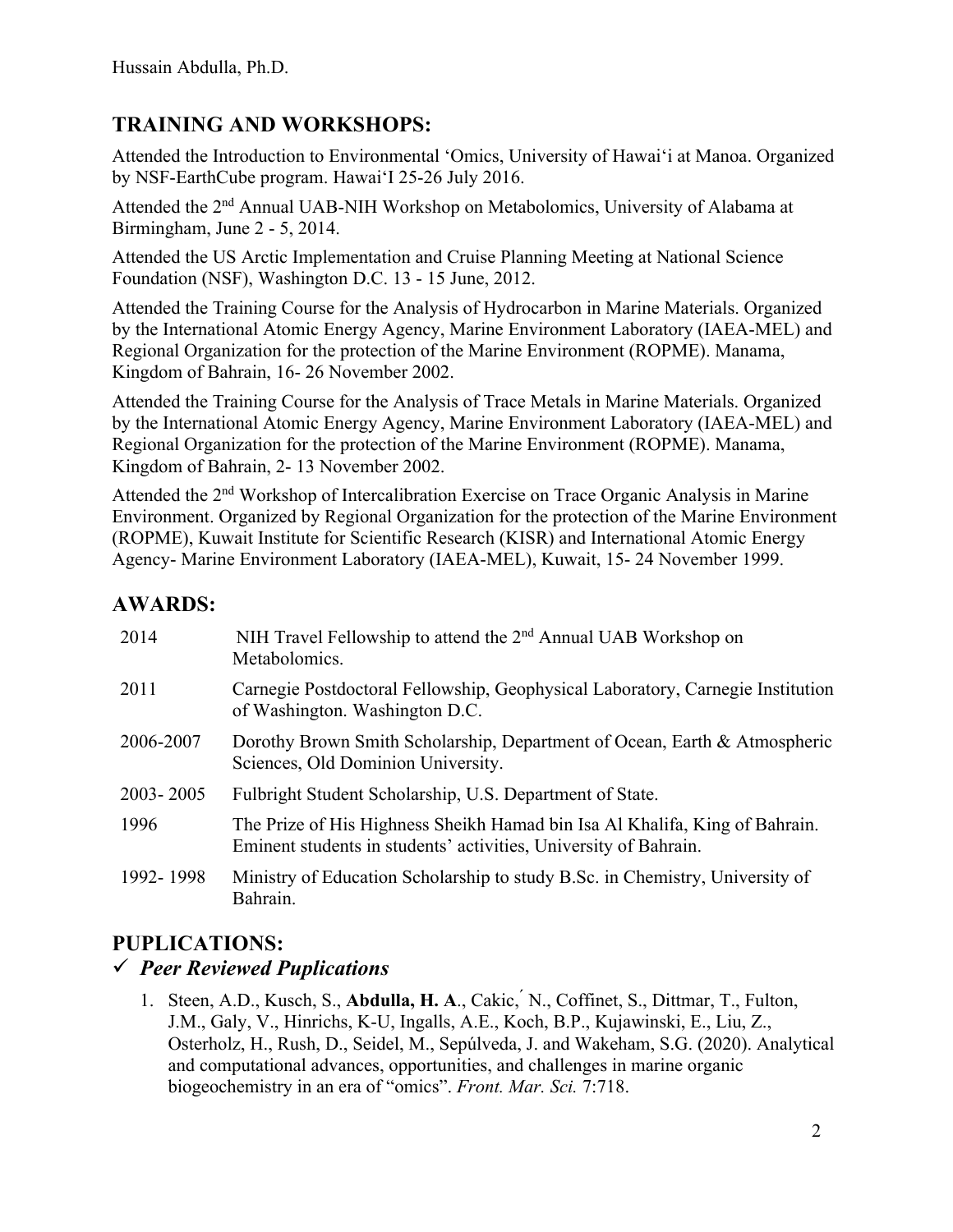- 2. Cabello-Pinedo, S., **Abdulla, H.A.**, Seth-Smith, M.L., Escriba, M., Crespo, J., Munne, S. and Horcajadas, J.A., 2020. A novel non-invasive metabolomics approach to screen embryos for aneuploidy. *Fertility and Sterility*, 114(3), pp.e5-e6.
- 3. Cabello, S., **Abdulla, H.**, Seth-Smith, M.L., Escriba, M., Crespo, J., Munne, S. and Horcajadas, J.A., 2020. Non-invasive metabolomics analysis of spent culture media predicts embryo viability. *Human Reproduction*, 35, pp. I231-I232.
- 4. Cabello-Pinedo, S., **Abdulla, H.**, Seth-Smith, M.L., Escriba, M., Crespo, J., Munne, S. and Horcajadas Almansa, J.A., 2020. A metabolomics approach to identify aneuploid embryos to increase the effectiveness of ART cycles. *Human Reproduction*, 35, pp. I205- I205.
- 5. Cabello-Pinedo, S., **Abdulla, H.**, Seth-Smith, M.L., Escriba, M., Crespo, J., Horcajadas, J.A. and Munne, S., 2020, July. Non-invasive detection of metabolically impaired euploid blastocysts with low implantation potential. *Human Reproduction*, 35, pp. I217-I217.
- 6. Akam, S.A., Coffin, R.B., **Abdulla, H.A.** and Lyons, T.W. (2020). Dissolved inorganic carbon pump in methane-charged shallow marine sediments: State of the art and new model perspectives. *Front. Mar. Sci.* 7:206.
- 7. Berthold, D.E., Lefler, F.W., Huang, I.S., **Abdulla, H**., Zimba, P.V. and Laughinghouse IV, H.D., Iningainema tapete sp. nov.(Scytonemataceae, Cyanobacteria) from greenhouses in central Florida (USA) produces two types of nodularin with biosynthetic potential for microcystin-LR and anabaenopeptin production. *Harmful Algae*, 101, p.101969.
- 8. Zimba, P. V. , Shalygin, S., Huang, I. , Momčilović, M. and **Abdulla, H.** (2020). A new boring toxin producer – *Perforafilum tunnelli* gen. & sp.nov.(Oscillatoriales, Cyanobacteria) isolated from Laguna Madre, Texas, USA, *Phycologia*, DOI:10.1080/00318884.2020.1808389.
- 9. Huang, I., Pinnell, L.J., Turner, J.W., **Abdulla, H.**, Boyd, L., Linton, E.W. and Zimba, P.V. (2020). Preliminary assessment of microbial community structure of wind-tidal flats in the Laguna Madre, Texas, USA. *Biology*, 9(8), p.183.
- 10. Spalt, N., Murgulet, D. and **Abdulla, H.** (2020). Spatial variation and availability of nutrients at an oyster reef in relation to submarine groundwater discharge. *Science of The Total Environment*, 710, p.136283.
- 11. **Abdulla, H.A.,** Burdige, D.J. and Komada, T. (2020). Abiotic formation of dissolved organic sulfur in anoxic sediments of Santa Barbara Basin. *Organic Geochemistry*, 139, p.103879*.*
- 12. Fox, C.A., **Abdulla, H.A**., Burdige, D.J., Lewicki, J.P. and Komada, T. (2018). Composition of dissolved organic matter in pore waters of anoxic marine sediments analyzed by 1H nuclear magnetic resonance spectroscopy. *Frontiers in Marine Science*, 5, p.172.
- 13. Jennings, M., **Abdulla, H.,** Stubbins, A., Sun, L., Wang, R. and Mopper, K. (2018). A dissolved organic carbon analyzer capable of detecting low nM differences in natural fresh waters: A proof of concept study. *Limnology and Oceanography: Methods*, 16(5), 309-321.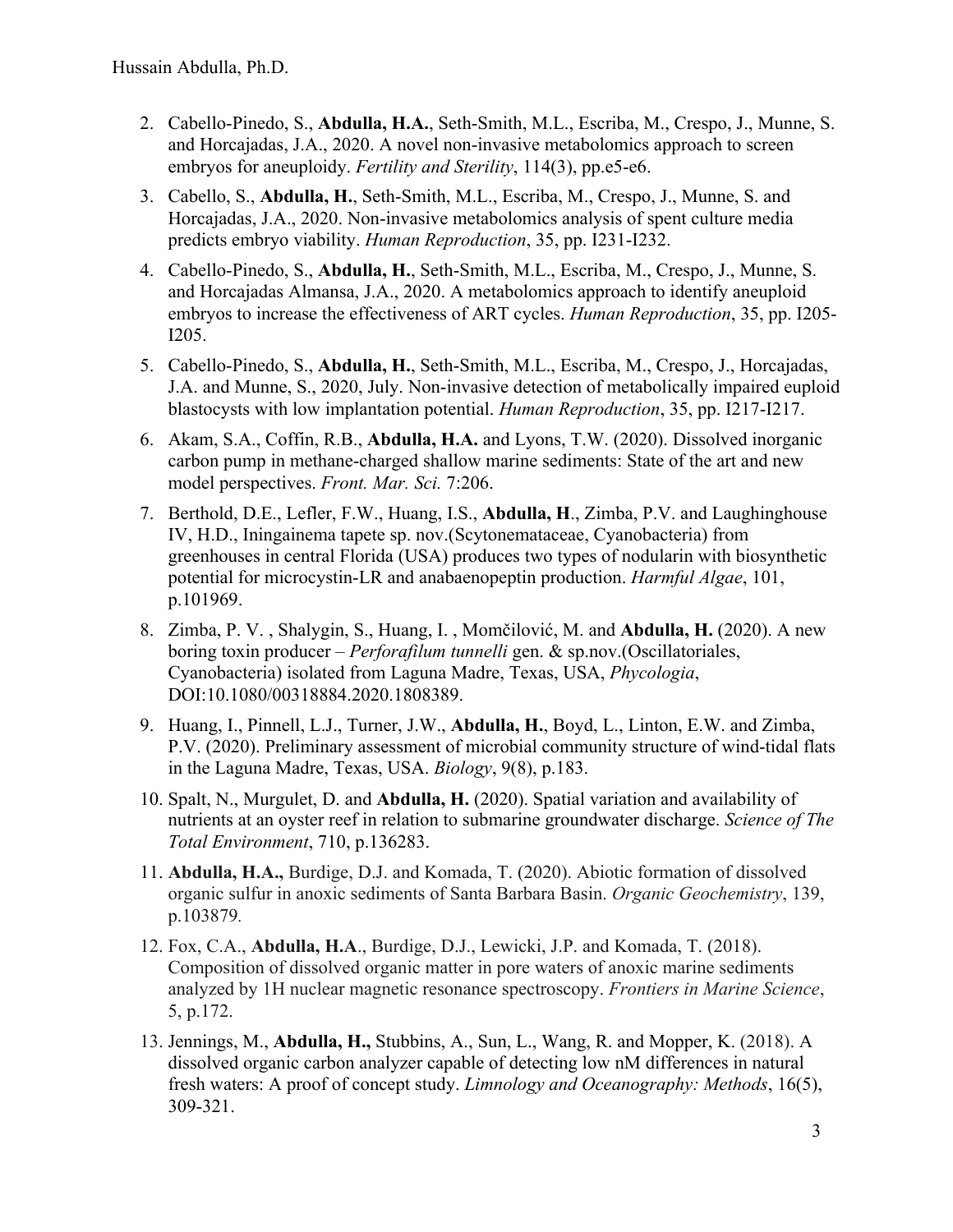- 14. **Abdulla, H.A.,** Burdige, D.J. and Komada, T. (2018). Accumulation of deaminated peptides in anoxic sediments of Santa Barbara Basin. *Geochimica et Cosmochimica Acta*, 223, 245-258.
- 15. Bundy, R.M., **Abdulla, H.A.**, Hatcher, P.G., Biller, D.V., Buck, K.N. and Barbeau, K.A. (2015). Iron-binding ligands and humic substances in the San Francisco Bay estuary and estuarine-influenced shelf regions of coastal california. *Marine Chemistry*, 173, 183-194.
- 16. Mesfioui, R., **Abdulla, H.A.** and Hatcher, P.G. (2014). Photochemical alterations of natural and anthropogenic dissolved organic nitrogen in the York River. *Environmental Science & Technology*, 49(1), 159-167.
- 17. Chen, H., **Abdulla, H. A.**, Sanders, R., Myneni, S., Mopper, K., & Hatcher, P. G. (2014). Production of black carbon-like and aliphatic molecules from terrestrial dissolved organic matter in the presence of sunlight and iron. *Environmental Science & Technology Letters*. 1(10), 399–404.
- 18. Sleighter, R. L., Cory, R. M., Kaplan, L., **Abdulla, H. A.** and Hatcher, P. G. (2014). A coupled geochemical and biogeochemical approach to characterize the bioreactivity of dissolved organic matter from a headwater stream. *Journal of Geophysical Research: Biogeosciences* 119, 1520-1537.
- 19. **Abdulla, H. A.,** and Hatcher, P. G. (2014). Dynamics of dissolved organic matter: A view from two dimensional correlation spectroscopy techniques. *Journal of Molecular Structure* 1069, 313-317.
- 20. Zigah, P. K., Minor, E. C., **Abdulla, H. A.**, Werne, J. P., and Hatcher, P. G. (2014). An investigation of size-fractionated organic matter from Lake Superior and a tributary stream using radiocarbon, stable isotopes and NMR. *Geochimica et Cosmochimica Acta* 127, 264-284.
- 21. Sun, L., Chen, H., **Abdulla, H. A**., and Mopper, K. (2014). Estimating hydroxyl radical photochemical formation rates in natural waters during long-term laboratory irradiation experiments. *Environmental Science: Processes & Impacts* 16(4), 757-763.
- 22. Helms, J. R., Mao, J., Schmidt-Rohr, K., **Abdulla, H. A.** and Mopper, K. (2013). Photochemical flocculation of terrestrial dissolved organic matter and iron. *Geochimica et Cosmochimica Acta* 121, 398-413.
- 23. **Abdulla, H. A.N.,** Minor, E. C., Dias, R. F. and Hatcher, P.G. (2013). Transformations of the chemical compositions of high molecular weight DOM along a salinity transect: using two dimensional correlation spectroscopy and principal component analysis approaches. *Geochimica et Cosmochimica Acta*, 113, 231-246.
- 24. **Abdulla, H. A.N.**, Sleighter, R.L. and Hatcher, P.G. (2013). Two dimensional correlation analysis of Fourier transform ion cyclotron resonance mass spectra of dissolved organic matter: A new graphical analysis of trends. *Analytical Chemistry* 85(8), 3895-3902.
- *25.* Wozniak, A. S., Shelley, R. U., Sleighter, R. L., **Abdulla**, **H. A.N.**, Morton, P. L., Landing, W. M. and Hatcher, P. G. (2013). Relationships among aerosol water soluble organic matter, iron and aluminum in European, north African, and marine air masses from the 2010 US GEOTRACES cruise. *Marine Chemistry* 154, 24-33.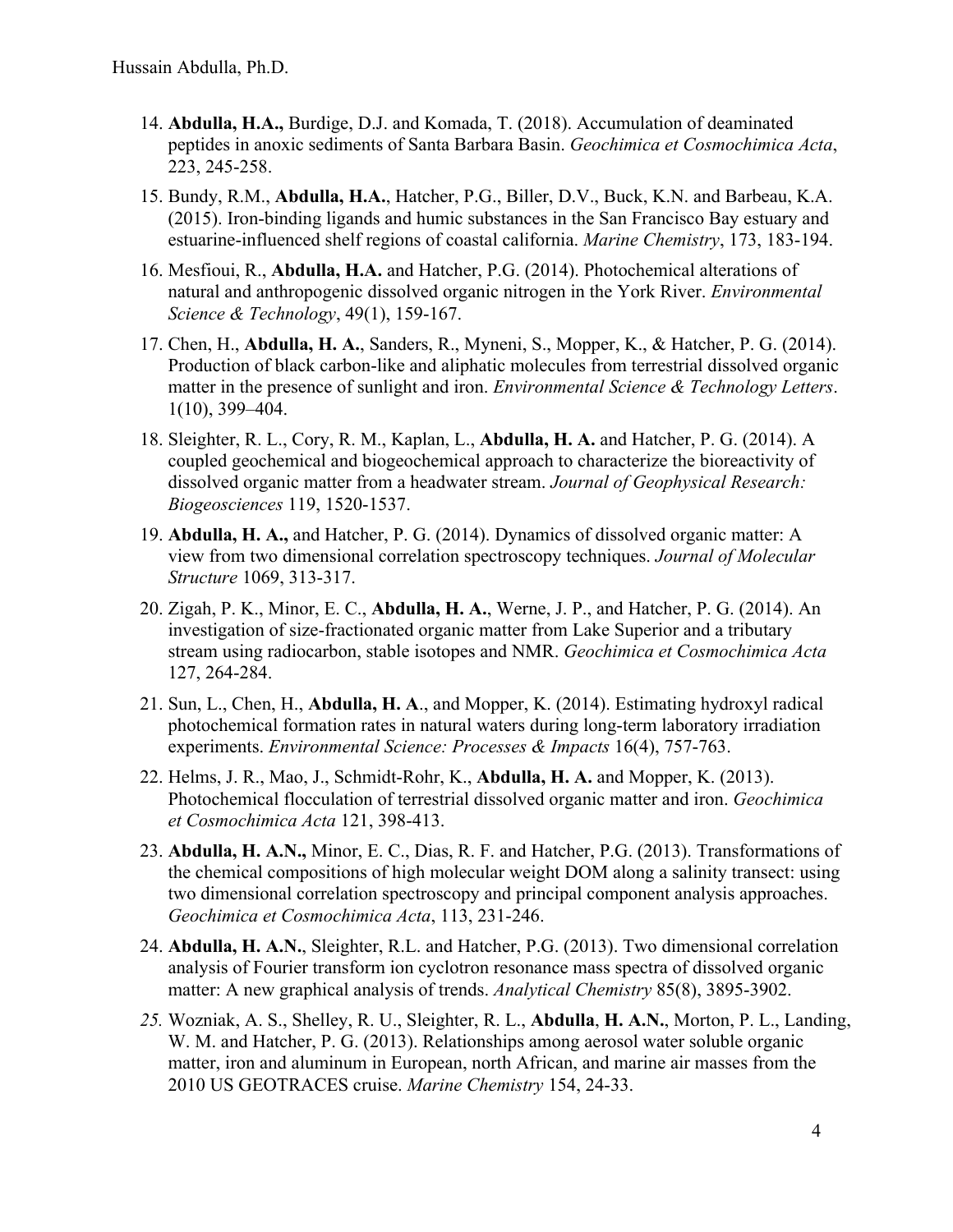- *26.* Stubbins, A., Hood, E., Raymond, P. A., Aiken, G. R., Sleighter, R. L., Hernes, P. J., Butman, D., Hatcher, P. G., Striegl, R. G., Schuster, P., **Abdulla, H. A.N**., Vermilyea, A. W., Scott, D. T., and Spencer, R. G. M. (2012). Anthropogenic aerosols as a source of ancient dissolved organic matter in glaciers. *Nature Geoscience* 5, 198-201*.*
- *27.* **Abdulla, H. A.N.,** Minor, E. C. and Hatcher, P. G. (2010). Using two-dimensional correlations of  $^{13}$ c nmr and ftir to investigate changes in the chemical composition of dissolved organic matter along an estuarine transect. *Environmental Science & Technology* 44(21), 8044-8049*.*
- *28.* **Abdulla, H. A.N**., Minor, E. C., Dias, R. F. and Hatcher, P. G. (2010). Changes in the compound classes of dissolved organic matter along an estuarine transect: A study using FTIR and 13C-NMR. *Geochimica et Cosmochimica Acta* 74(13), 3815-3838.
- *29.* **Abdulla, H. A.N.**, Dias, R. F. and Minor, E. C. (2009). Understanding the enhanced aqueous solubility of styrene by terrestrial dissolved organic matter using stable isotope mass balance and FTIR. *Organic Geochemistry* 40 (5), 547-552.
- *30.* Minor, E. C., Pothen, J., Dalzell, B., **Abdulla, H.**, and Mopper, K. (2006). Effects of salinity changes on the photodegradation and uv-visible absorbance of terrestrial dissolved organic matter. *Limnology & Oceanography* 51(5), 2181-2186.
- 31. Hassan, A. M., Mandeel, Q. A., and **A.Nabi, H.** (2003). Evaluation of some metals in commonly consumed spices in Bahrain Arabian Gulf. *Journal of Scientific Research* 21(2), 79-85.
- *32.* Ali-Mohamed, A.Y. and **Ali, H. A.N.** (2000). Estimation of atmospheric inorganic watersoluble particulate matter in Muharraq Island, Bahrain, (Arabian Gulf), by ion chromatography. *Atmospheric Environment* 35, 761-768.

### ü **Non-Peer Reviewed Article:**

**Abdulla, H.** and Murgulet, D. (2017) Mass Spec Reveal Decades-old Hidden Pollutants. *Laboratory Equipment*. **https://www.laboratoryequipment.com/article/2017/11/massspec-reveals-decades-old-hidden-pollutants**

Chosen as one of the best talk at the 11th International Symposium on Recent Advances in POPs and Emerging Contaminant Analysis, May 18-19th, 2017, Boston, MA.

### **PRESENTATIONS and ABSTRACTS:**

- 1. Cabello-Pinedo, S., **Abdulla, H**., Seth-Smith, M.L, Escriba, M. , Crespo J., Munné, S., Horcajadas, J.A.(2020). A Novel Non-Invasive Metabolomics Approach to Screen Embryos for Aneuploidy. In American Society for Reproductive Medicine Scientific Congress & Expo, October 2020 *(recipient of the SRBT Clinical Science Award).*
- *2.* Murgulet, I\*, Douglas, A.R., Wolfe, W. and **Abdulla, H. A.** (2020). Nutrient and DOM distribution and transformation along a river course from headwaters to discharge: Inorganic and organic nutrients. In 2020 AGU Fall Virtual Meeting. December 2020. (*\* High School Student).*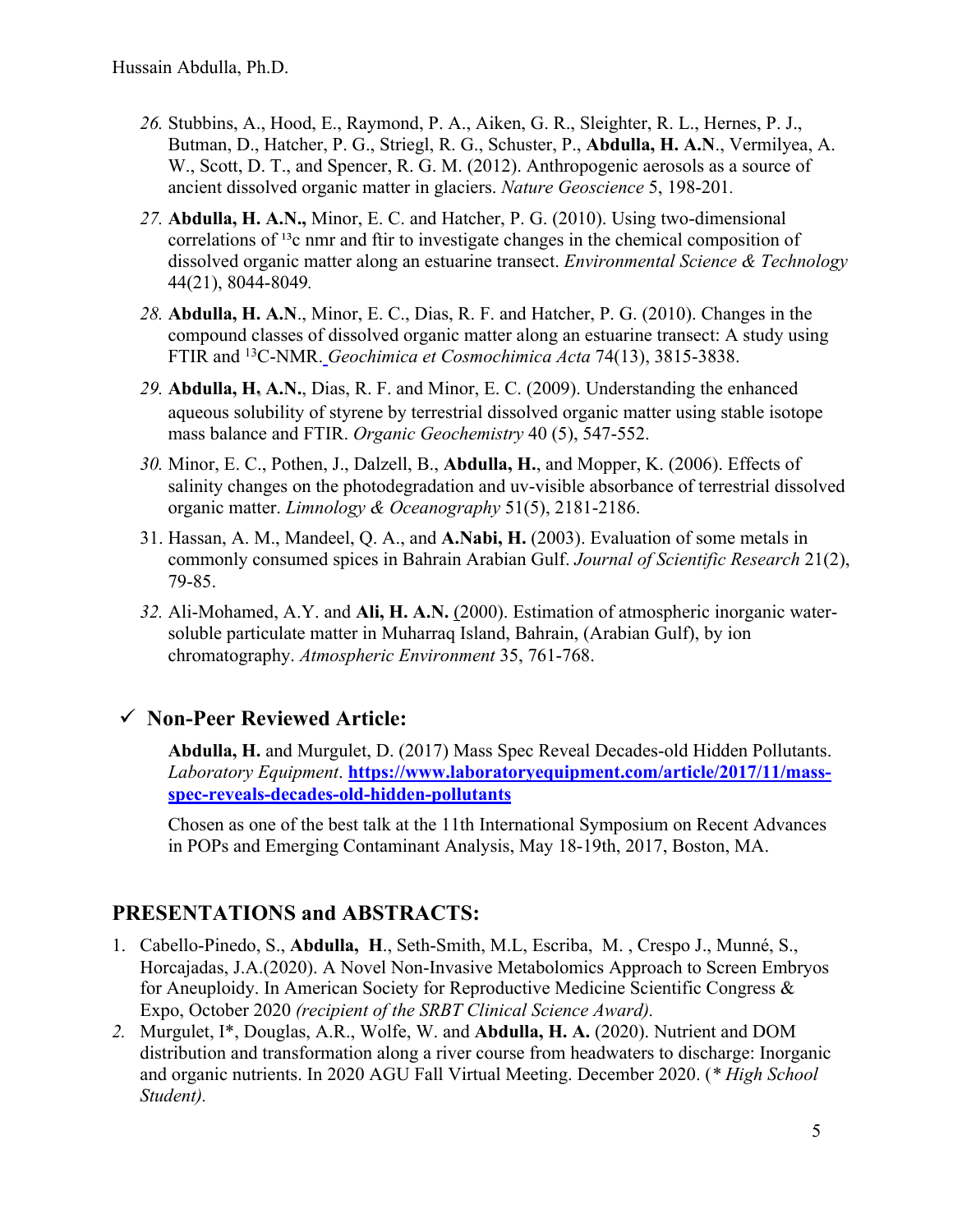- 3. Burdige D.J, Komada T, and **Abdulla H.A.** (2020). Linking dissolved organic matter composition data to reaction-transport models of sediment diagenesis (invited keynote talk). Oral Presentation (virtual). In 2020 Goldschmidt Conference in Honolulu, HI.
- 4. **Abdulla H.A.,** Komada, T. and Burdige, D.J. (2020). A tale of two basins: The role of peptide deamination in the accumulation of pore water dissolved organic matter in marine sediments. Oral Presentation (virtual). In 2020 Goldschmidt Conference in Honolulu, HI.
- 5. Komada T., Burdige D.J. and **Abdulla H.A.** (2020). Testing peptide deamination as a pathway for refractory DOM production in sediments: Incubation experiment results. Oral Presentation (virtual). In 2020 Goldschmidt Conference in Honolulu, HI.
- 6. **Abdulla, H.A.**, Burdige, D. and Komada, T. (2020). Structural elucidation of deaminated peptides in anoxic sediments. In 2020 Ocean Sciences Meeting. Febrauary 2020, San Diego, CA.
- 7. Shrestha, S. and **Abdulla, H.A.** (2019). Photo-transformation of dissolve organic nitrogen in coastal regions. Poster Presentation. In 2019 AGU Fall Meeting. December 2019, San Francisco, CA.
- 8. Fraire, A., Felix, J.D. and **Abdulla, H.A.** (2019). Chemical characterization of dissolved organic matter in sequential Hurricane Harvey wet deposition samples. Poster Presentation. In 2019 AGU Fall Meeting. December 2019, San Francisco, CA.
- 9. Greige, M., Murgulet, D., Douglas, A.R. and **Abdulla, H.A.** (2019). Hurricane Harvey's impact on the DOM composition on the south shore of Corpus Christi Bay, Texas. Oral Presentation. In 2019 AGU Fall Meeting. December 2019, San Francisco, CA.
- 10. Douglas, A.R., Murgulet, D. and **Abdulla, H.A.** (2019). Seasonal trends and relationships between surface and porewater dissolved organic matter in a disturbed semi-arid estuary. Poster Presentation. In 2019 AGU Fall Meeting. December 2019, San Francisco, CA.
- 11. Kaiser, K.; **Abdulla, H.** and Walker, B. (2019). Dynamic cycling of dissolved organic matter in oxygen minimum zones revealed by spectroscopic and molecular-level analyses. Oral Presentation. In 2019 Aquatic Science Meeting, Feb. 23<sup>rd</sup> -March 2<sup>nd</sup>, 2019. San Juan, Puerto Rico.
- 12. Walker, B. D., Dennison, P. R. **Abdulla, H.**, Druffel, E. (2018). 1H-NMR molecular-level composition of total dissolved organic matter in the northern Gulf of Mexico. Oral Presentation. In 2018 Ocean Science Meeting, Feb. 11-16, 2018. Portland, Oregon.
- 13. **Abdulla, H.,** Komada, T. and Burdige, D. (2017). Accumulation of refractory deaminated peptides in anoxic sediments of Santa Barbara Basin. University of Minnesota-Duluth, Nov. 17th 2017 *(Invited talk).*
- 14. **Abdulla, H.**, Maupins, M., Douglas, A. and Murgulet, D. (2017). Assessment of organophosphorus pollutants in Nueces Bay's petroleum brine impacted sediments. In 11th International Symposium on Recent Advances in POPs and Emerging Contaminant Analysis, May 18-19th, 2017, Boston, MA *(Invited talk).*
- 15. Douglas, A. , **Abdulla, H.**, Maupins, M., Jemison, C. and Murgulet, D. (2017). Molecular characterization of dissolved organic matter in surface and groundwater in a highly disturbed semi-arid secondary bay. Oral Presentation, In 2017 ASLO Aquatic Sciences Meeting, Feb  $26<sup>th</sup>$  -Mar  $3<sup>rd</sup>$ , 2017. Honolulu, Hawai'i.
- 16. Maupins, M. and **Abdulla, H.** (2016). Identifying refractory deaminated peptides in aquatic environment. Oral Presentation. In Gulf Coast Undergraduate Research Symposium, October 22nd, 2016. Rice University, TX.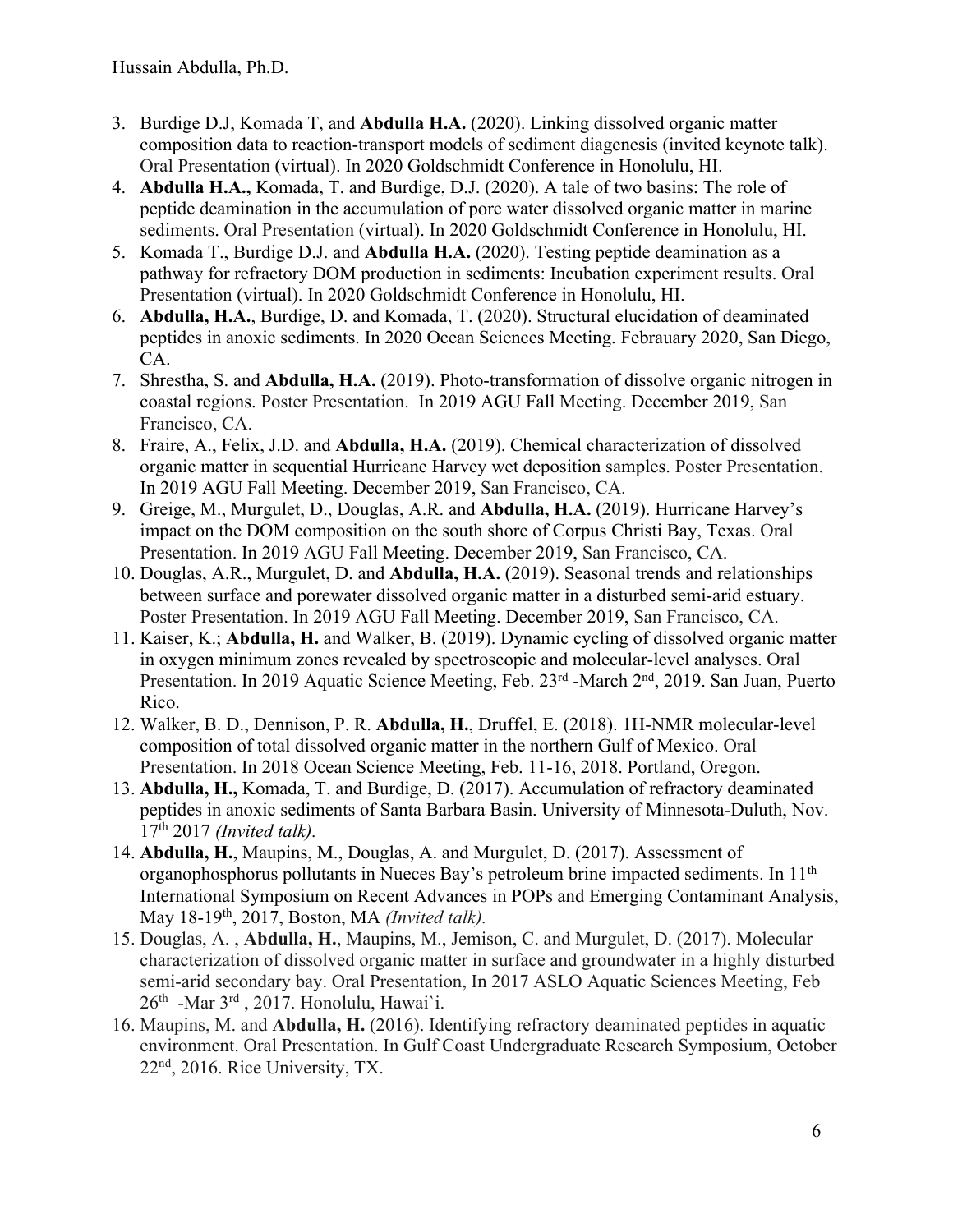- *17.* Maupins, M. and **Abdulla, H.** (2016). Identifying refractory deaminated peptides in aquatic environment. Oral Presentation. In 13<sup>th</sup> Annual Pathways Annual Symposium, November 3-4, 2016. Prairie View A&M University, TX. (*Best Environmental Science oral presentation).*
- 18. **Abdulla, H.**, Komada, T. and Burdige, D. (2016). Accumulation of refractory deaminated peptides in anoxic sediments of Santa Barbara Basin. Texas A&M University- Galveston. October 13<sup>th</sup> 2016 (Invited talk).
- 19. Komada, T., Fox, C., Li, H., Burdige, D., **Abdulla, H.** and Lewicki, J. (2016). What constitutes the refractory component of pore-water dissolved organic matter? Poster presentation. In 2013 ASLO Aquatic Sciences Meeting. February 21-26, 2013. New Orleans, Louisiana.
- 20. Jennings, M., Mopper, K., **Abdulla, H.**, Sun, L., Wang, R., Stubbins, A. and Hansell, D. (2016). Optimization of a TOC/DOC analyzer with nM precision. Poster presentation. In 2013 ASLO Aquatic Sciences Meeting. February 21-26, 2013. New Orleans, Louisiana.
- 21. **Abdulla, H.**, Komada, T. and Burdige, D. (2015). Transformations and alterations of porewater dissolved organic matter in an anoxic sediment. Marine Science Institute, University of Texas at Austin, October 2nd 2015. Port Aransas, TX. *(Invited talk).*
- 22. **Abdulla, H.** and Mopper, K. (2015). The Removal of terrestrial dissolved organic matter in coastal regions by photo-flocculation process. Poster presentation. In 2015 AGU meeting, December 14-18, 2015. San Francesco, CA.
- 23. Fox, C., Lewicki, J., **Abdulla, H.**, Burdige, D., Magen, C., Chanton, J. and Komada, T. (2015). Characterization of whole porewater dissolved organic matter by <sup>1</sup>H NMR. Oral Presentation. In 2015 ASLO Aquatic Sciences Meeting. February 22-27, 2015. Granada, Spain.
- 24. Fox, C., Lewicki, J.P., **Abdulla, H.A.**, Burdige, D., Magen, C., Chanton, J. and Komada, T. (2014). Characterization of whole porewater dissolved organic matter by  ${}^{1}H$  NMR. Poster presentation. In 2014 AGU meeting, December 15-19, 2014. San Francesco, CA.
- 25. **Abdulla, H.**, Komada, T., Hatcher, P. and Burdige, D. (2014). Changes in the chemical compositions of porewater dissolved organic matter across the sulfate methane transition region. Poster presentation. In 2014 Goldschmidt Conference. June 8-13, 2014. Sacramento, CA.
- 26. Fox, C., Lewicki, J., **Abdulla, H. A.**, Harley, S., Burdige, D., Magen, C., Chanton, J. and Komada, T. (2014). Characterization of whole porewater dissolved organic matter by  ${}^{1}H$ NMR. Poster presentation. In 2014 Goldschmidt Conference. June 8-13, 2014. Sacramento, CA.
- 27. **Abdulla, H. A.**, Chen, H., Sun, L., Helms, J., Mopper, K. and Hatcher, P. G. (2013). Photochemically induced iron and organic matter flocculation. Oral presentation. In 2013 ASLO Aquatic Sciences Meeting. February 17-22, 2013. New Orleans, Louisiana.
- 28. Hatcher, P. G., **Abdulla, H. A.** and Sleighter, R. L. (2013). Two dimensional correlations analysis of Fourier transform ion cyclotron resonance mass spectra of dissolved organic matter. Oral presentation. In 2013 ASLO Aquatic Sciences Meeting. February 17-22, 2013. New Orleans, Louisiana.
- 29. Mopper, K., **Abdulla, H.**, Sun, L. and Stubbins, A. (2013). Development of high-precision toc/doc analyser with a low nano-molar  $(10^{-9}$  M) detection limit. Oral presentation. In 2013 ASLO Aquatic Sciences Meeting. February 17-22, 2013. New Orleans, Louisiana.
- 30. Chen, H., **Abdulla, H. A.**, Sun, L., Mopper, K. and Hatcher, P. (2013). Photochemical flocculation of organic matter in iron rich waters studied by ESI-FTICR mass spectrometry.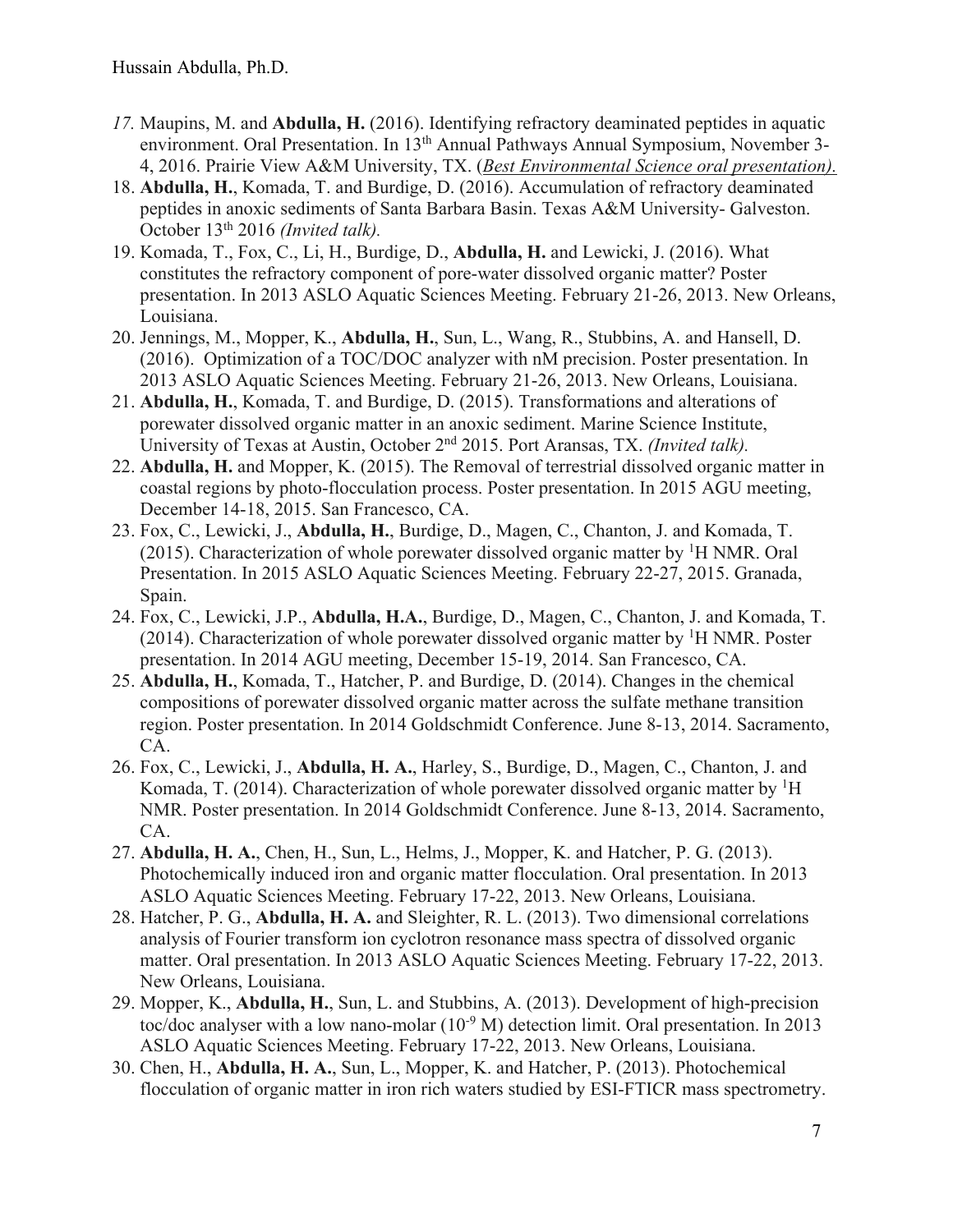Oral presentation. In 2013 ASLO Aquatic Sciences Meeting. February 17-22, 2013. New Orleans, Louisiana.

- 31. Walker, B. D., **Abdulla, H. A.**, Hatcher, P. G., McCarthy, M. D. and Druffel, E. (2013). Molecular and isotopic variability of dissolved organic matter within a unique costal upwelling system: A combined <sup>14</sup>C and <sup>1</sup>H-NMR approaches. Oral presentation. In 2013 ASLO Aquatic Sciences Meeting. February 17-22, 2013. New Orleans, Louisiana.
- 32. Sleighter, R. L., **Abdulla, H. A.**, Stubbins, A., Spencer, R. G., Holmes, R. M., McClelland, J. M. and Hatcher, P. G. (2013). Multivariate statistics assist in the characterization of dissolved organic matter in arctic rivers analyzed by advanced analytical techniques. Oral presentation. In 2013 ASLO Aquatic Sciences Meeting. February 17-22, 2013. New Orleans, Louisiana.
- 33. Willoughby, A. S., Wozniak, A. S., **Abdulla, H. A.** and Hatcher, P. G. (2013). Chemical characterization of chromophoric organic matter in ambient aerosols using UV-Vis, NMR and ESI-FTICR-MS. Oral presentation. In 2013 ASLO Aquatic Sciences Meeting. February 17-22, 2013. New Orleans, Louisiana.
- 34. Gurganus, S. C., Wozniak, A. S., Shelley, R. U., Willoughby, A. S., Sleighter, R. L., **Abdulla, H. A.**, Landing, W. M. and Hatcher, P. G. (2013). Trace metal and organic matter characteristics of aerosols from marine air masses. Oral presentation. In 2013 ASLO Aquatic Sciences Meeting. February 17-22, 2013. New Orleans, Louisiana.
- 35. **Abdulla, H. A.**; Mopper, K. and Hatcher, P. G. (2012). Transformation of terrestrial polycarboxyl compounds: The forgotten component. Poster Presentation. In 2012 Ocean Science Meeting. February 20-24, 2012. Salt Lake City, Utah.
- 36. **Abdulla, H. A.**, Caricasole, P., Chen, H., Kamga, A. W., McKee, G. A., Mesfioui, R., Salmon, E., Sleighter, R. L. and Hatcher, P. G. (2011). Application of advanced nuclear magnetic resonance (NMR) spectroscopy and ultrahigh resolution mass spectrometry (MS) to studies of organic matter transformations. Oral presentation. In 2011 Goldschmidt Conference. August 14-19, 2011. Prague, Czech Republic.
- 37. **Abdulla, H. A.**, Minor, E. C., Dias, R. F. and Hatcher, P. G. (2010). Seasonal and spatial changes in the chemical compositions of dissolved organic matter along an estuarine transect: a study using two dimensional correlations of 13C-NMR and FTIR. Poster Presentation. In 2010 Ocean Science Meeting. February 22-26, 2010. Portland, Oregon.
- 38. **Abdulla, H. A.**, Minor, E. C., Dias, R. F. and Hatcher, P. G. (2009). Changes in the compound classes of dissolved organic matter along an estuarine transect: A study using FTIR and <sup>13</sup>C-NMR. Poster presentation. In Symposium on the future of chemical oceanography "Unknown Known and Known Unknown: Chemical Oceanography in Changing World". February 22-24, 2009. Savannah, GA.
- 39. **Abdulla, H. A.**, Minor, E. C., Dias, R. F. and Hatcher, P. G. (2009). Seasonal and spatial changes in the chemical compositions of dissolved organic matter along an estuarine transect: A study using isotope ratio mass spectrometry, FTIR and 13C-NMR. Poster presentation. In 2009 Gordon Research Conference - Chemical Oceanography. August 2-7, 2009. Tilton, NH.
- 40. **Abdulla, H.A.**, Minor, E. C. and Dias, R. F. (2008). Stable isotopic and FTIR investigations into the interaction between organic model compounds and dom in a sub-estuary. Poster Presentation. In 2008 Ocean Science Meeting, March 2-7, 2008. Orlando, FL.
- 41. Sleighter, R. L.; Li, Z.; **Abdulla, H. A.**, Dias, R. F. and Hatcher, P. G. (2008). Evidence of a lignin source for previously uncharacterized components of dissolved organic matter (DOM) in marine waters. Oral presentation. In 2008 Ocean Science Meeting, March 2-7, 2008. Orlando, FL.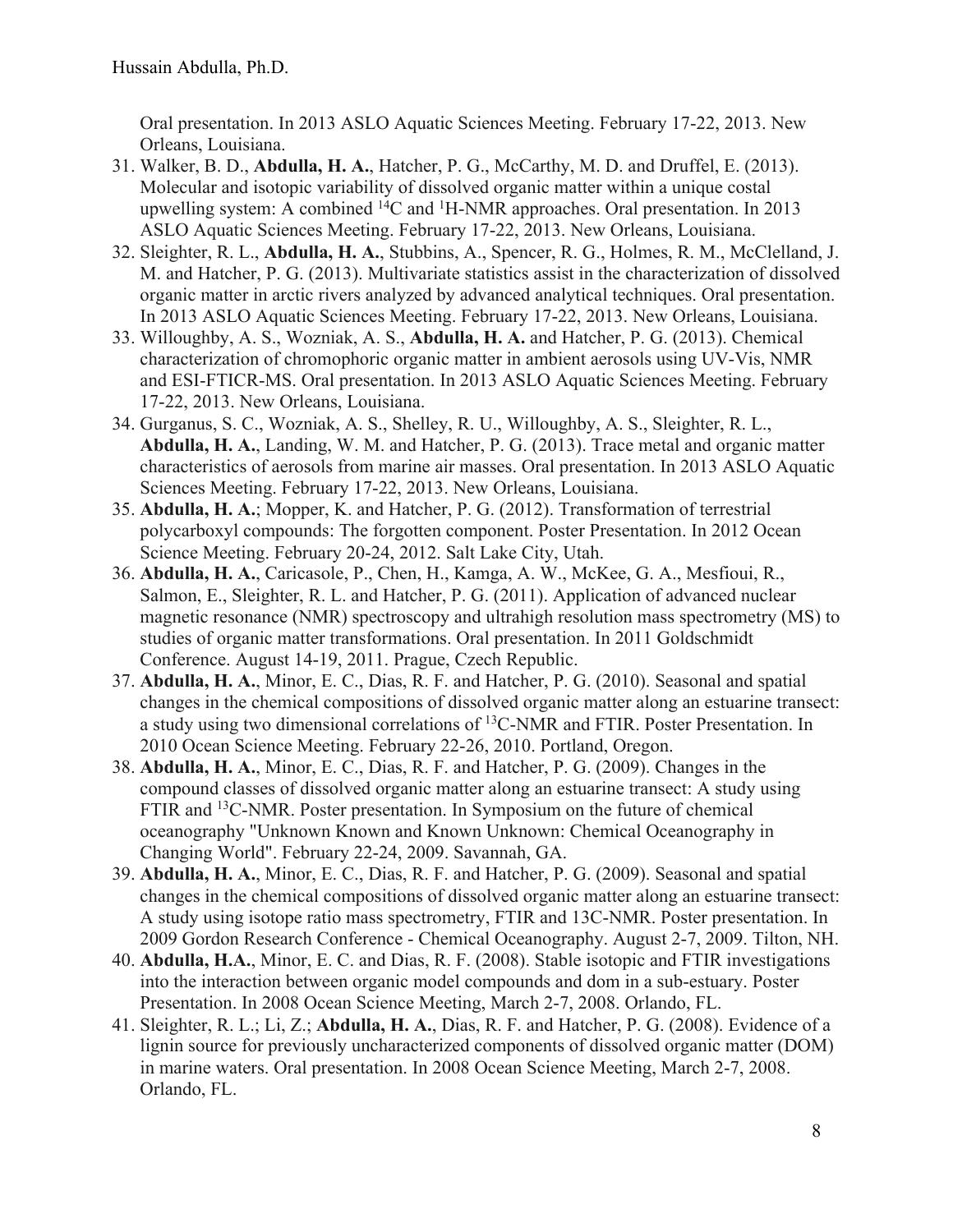- 42. **Abdulla, H. A**., Minor, E. C. and Dias, R. F. (2008). Compound classes characterization of total dissolved organic matter from saltwater systems using FTIR. Oral presentation. In 2008 Ocean Science Meeting, March 2-7, 2008. Orlando, FL.
- 43. **Abdulla, H. A.**, and Dias, R. F. (2007). Probing the reactivity of DOM: Determining the enhanced aqueous solubility of organic compounds by dissolved organic matter in natural waters using stable isotope mass balance. Poster presentation. In 234<sup>th</sup> ACS National Meeting, August 19-23, 2007. Boston, MA.
- 44. **Abdulla, H. A.**, Dias, R. F.; Brown, T. and Minor, E. C. (2007). Compound classes characterization of bulk marine/estuarine DOM using FTIR. Oral presentation. In 234th ACS National Meeting, August 19-23, 2007. Boston, MA.
- 45. **Abdulla, H. A.** and Dias, R. F. (2007). Probing the Reactivity of DOM: Determining the enhanced aqueous solubility of organic compounds by dissolved organic matter in natural waters using stable isotope mass balance. Poster presentation. In 2007 Gordon Research Conference - Chemical Oceanography, August 5-10, 2007. Tilton, NH.
- 46. **Abdulla, H. A.** and Dias, R. F. (2006). Probing the Reactivity of DOM: Determining the enhanced aqueous solubility of organic compounds by dissolved organic matter in natural waters using stable isotope mass balance. Poster presentation. In 2006 AGU National Meeting, December 11-15, 2006. San Francisco, CA.

# **GRANTS:**

#### **Grant Awarded (Total \$3,572,632 ; Abdulla's share \$1,846,003)**

Texas General Land Office: "*An integrated assessment of nutrient loadings to Baffin Bay, Texas*". (\$1,189,414 Total, \$271,435 Abdulla Share; 09/01/2020- 08/31/2022). Mike Wetz (Lead PI), Dorina Murgulet (Co-PI), **Hussain Abdulla (Co-PI)**, Mohamed Ahmed (Co-PI) and Joseph Felix (Co-PI).

NSF-Chemical Oceanography: *"Peptide deamination as a source of refractory dissolved organic in marine sediments"*. (\$1,176,535-Total, \$367,885- TAMUCC Share; 03/01/2018- 02/28/2021). **Hussain Abdulla (Lead PI)**. David Burdige (Old Dominion University, Co-PI) and Tomoko Komada (San Francesco State University, Co-PI).

NSF-RAPID *"Collaborative Research: Mobilization and transport of contaminants to groundwater in flood-impacted unconnected"*. (\$34,836 TAMUCC Share, 10/01/2020- 09/30/2021). Dorina Murgulet (Lead PI), **Hussain Abdulla (Co-PI)**.

NSF-MRI *"MRI: Acquisition of a GC triple quadrupole mass spectrometer for environmental and biogeochemical research"* (\$222,141, 10/1/2018-09/30/2019). Jeremy Conkle (PI), **Hussain Abdulla(Co-PI)**, Lin Zhang (Co-PI) and Brandi Reese (Co-PI).

Coastal Bend Bays & Estuaries Program *"Assessment of organic pollutants in Nueces Bay's petroleum brine impacted sediments"* (\$48,290; September 1, 2018 - August 31,2019). **Hussain Abdulla (PI)** and Dorina Murgulet (Co-PI).

MRI-NSF (OCE-1626494) award: *"Acquisition of hybrid mass spectrometer for geochemistry and environmental studies"* (\$681,416; 9/1/16-8/31/17). **Hussain Abdulla (PI)**, Paul Zimba (Co-PI), Jeremy Conkle (Co-PI).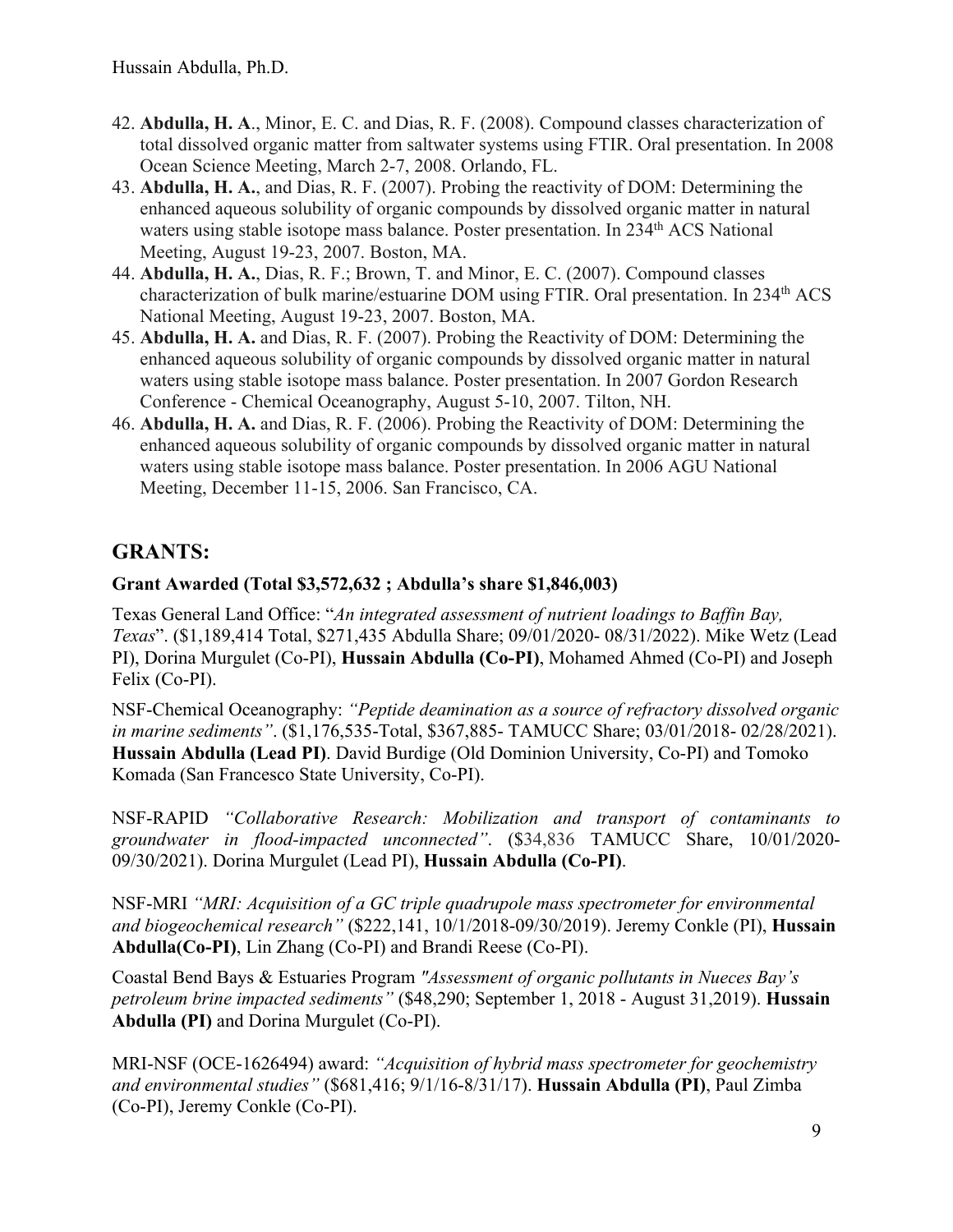TCRF- Program Development TAMUCC award*: "The Removal of terrestrial dissolved organic matter in coastal regions by photo-flocculation process"* (\$20,000, 9/1/16-8/31/17). **Hussain Abdulla (PI).**

Howard and Georgeanna Jones Foundation for Reproductive Medicine award: *"Identification of biomarkers of human embryo developmental potential in IVF: A novel non-invasive metabolomics approach"* (\$200,000, 7/1/2013- 6/30/2015). Sergio Oehninger (PI, EVMS), **Hussain Abdulla (Co-PI).**

## **TEACHING EXPERIENCES:**

Advanced Instrumental Analysis (CHEM 5317), Department of Physical and Environmental Sciences, Texas A&M University-Corpus Christi, Texas.

Advanced Mass Spectrometer Techniques (CHEM 5490), Department of Physical and Environmental Sciences, Texas A&M University-Corpus Christi, Texas.

General Chemistry (CHEM 1411), Department of Physical and Environmental Sciences, Texas A&M University-Corpus Christi, Texas.

Oceanography (ESCI 3350), Department of Physical and Environmental Sciences, Texas A&M University-Corpus Christi, Texas.

Directed Independent Study (CHEM 4696), Department of Physical and Environmental Sciences, Texas A&M University-Corpus Christi, Texas.

Organic and Stable Isotope Geochemistry (CMSS 6361), Department of Physical and Environmental Sciences, Texas A&M University-Corpus Christi, Texas.

Senior Chemistry Seminar (CHEM 4292), Department of Physical and Environmental Sciences, Texas A&M University-Corpus Christi, Texas.

Introduction to Oceanography Laboratory (OEAS 107N), Department of Ocean, Earth and Atmospheric Sciences, Old Dominion University, Virginia, USA.

Organic Chemistry Laboratory (CHEM 212), Department of Chemistry and Biochemistry, Old Dominion University, Virginia, USA.

## **SERVICES:**

### **Outreach**

**Organize an interactive seminar** on *"Gas Chromatography Solutions for Refinery Gas Analysis"* In collaboration with Thermofisher for local gas refineries and contract laboratories in the region, November 3<sup>rd</sup> 2016, TAMUCC.

Reviewed the type of analyses and laboratory results of the air and water quality that conducted after Arkema accident during Hurricane Harvey.

https://www.houstonchronicle.com/news/houston-texas/houston/article/For-Crosby-residents-abitter-taste-about-12771298.php